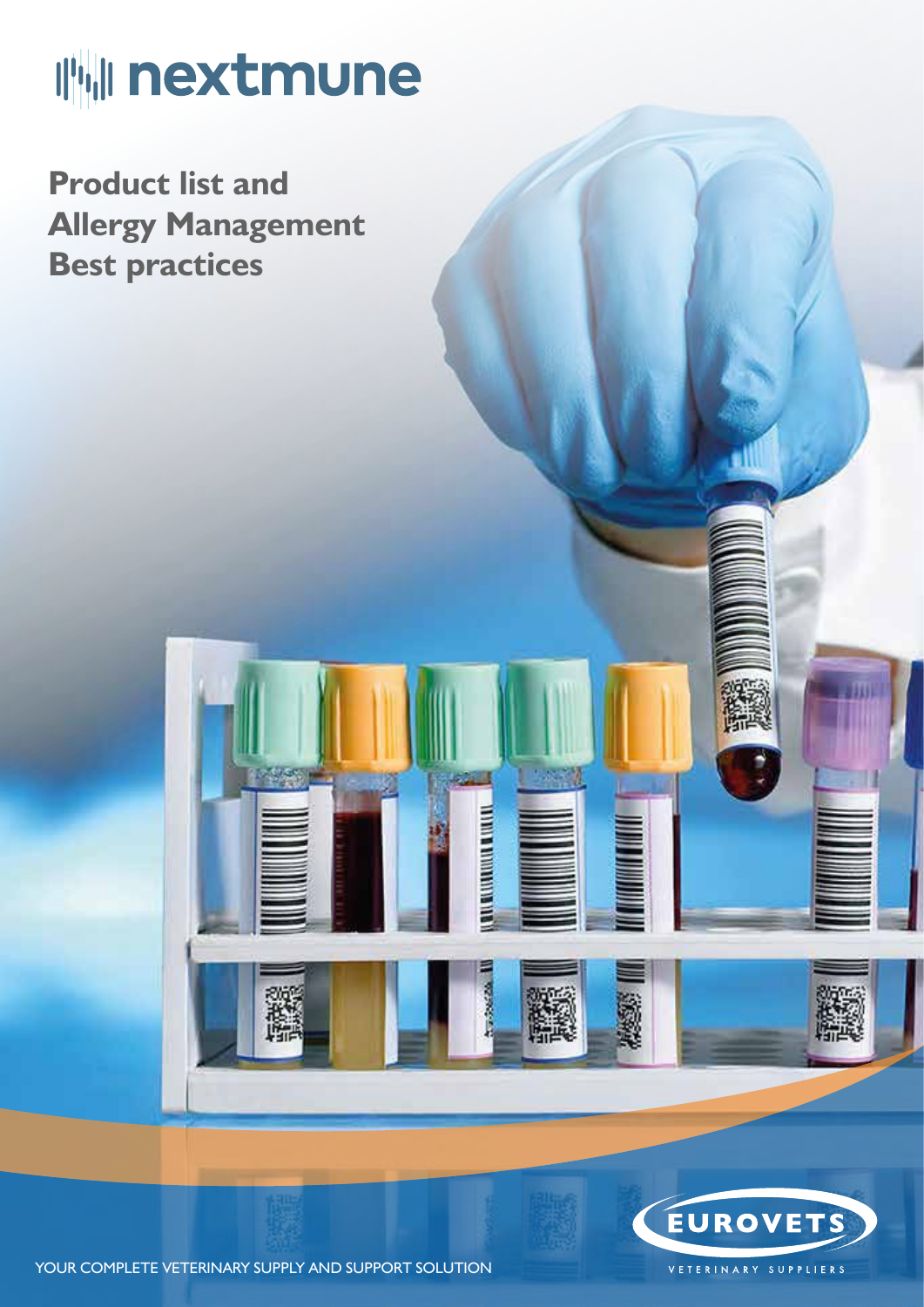

#### **ABOUT EUROVETS**

#### **EUROVETS IS YOUR COMPLETE VETERINARY SUPPLY & SUPPORT SOLUTION**

Eurovets, established in 2001 has become the Middle East's foremost supplier of some of the world's best known veterinary products to veterinary clinics throughout the UAE.

We represent leading multi-national brands in nutrition, veterinary equipment, medicines and consumables for companion, equine and production animals. In addition to the traditional wholesaling, Eurovets provides warehousing, distribution, marketing and sales resources in order to support the product in the region.

We also offer a host of value-added services such as maintenance and support for all equipment supplied; service-based offerings such as allergy testing; even end-to-end IT solutions for clinics.

Eurovets supports Continued Professional Development, imparting knowledge of the latest developments in the field to veterinary professionals through high-powered seminars.

We pride ourselves on our professional approach and offer vet specialized product advice where required.

In conclusion our mission is to not only deliver excellent products but to be committed to deliver exceptional customer service to all veterinary clinics and pet retailers in the region.

Eurovets YOUR headquarters for veterinary supply and support and a proud distributor of the Nextmune brand.

## **||'||| nextmune**

Nextmune is the market leader in allergen-specific immunotherapy for over 30 years, in over 70 countries worldwide. They have accumulated a wealth of experience and knowledge in the field of diagnostics and treatment of allergies.

Nextmune is the first company to take a holistic approach to allergy – prevention, diagnostics and treatment. Taking a holistic approach is a prerequisite for superior allergy relief. Nextmune is proudly distributed by Euorvets, in the UAE.

Proud partner of veterinarians, pet parents and horse owners for over 30 years.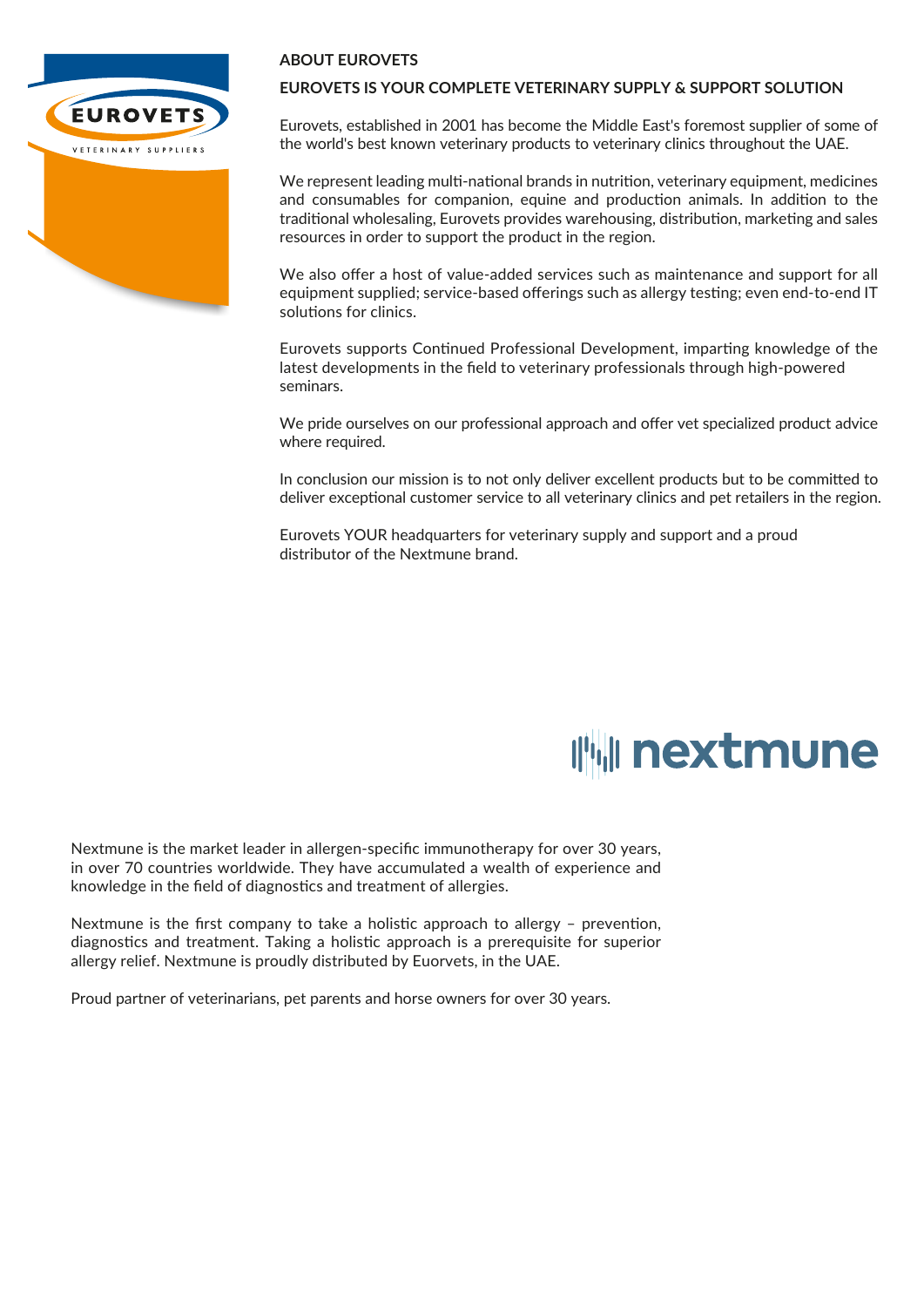### Important Information about Allergy Testing and Treatment with Nextmune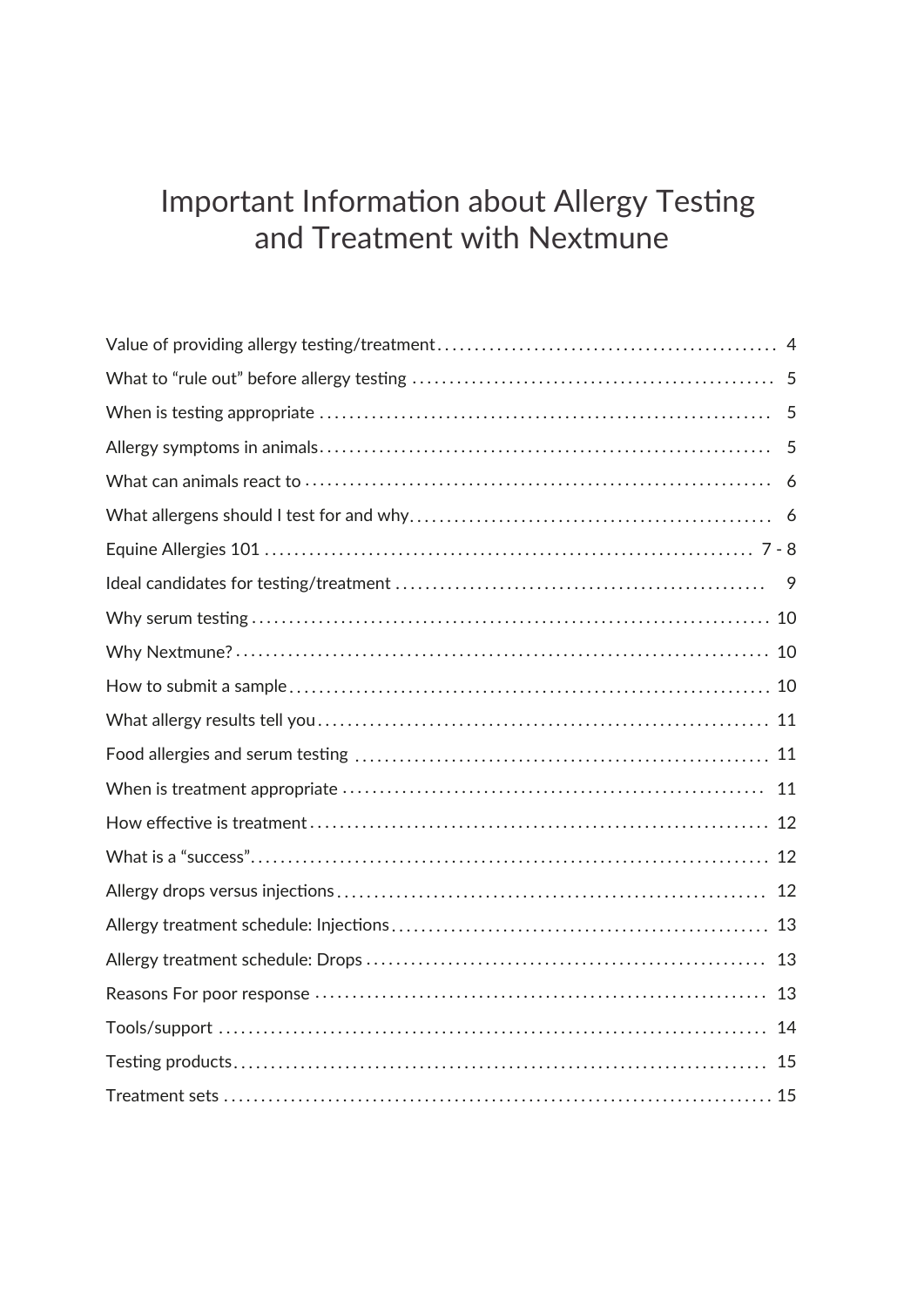**WHAT'S THE VALUE OF PROVIDING ALLERGY TESTING AND TREATMENT IN YOUR PRACTICE?**

### **Top 10 Reasons Pets Visit Vets**

According to VPI (Veterinary Pet Insurance)

| <b>Top 10 Canine Claims</b>                     | <b>Top 10 Feline Claims</b>       |
|-------------------------------------------------|-----------------------------------|
| 1. Skin allergies                               | 1. Bladder/urinary tract problems |
| 2. Ear infections                               | 2. Periodontitis/Dental disease   |
| 3. Non-cancerous skin mass                      | 3. Chronic kidney disease         |
| 4. Skin infection                               | 4. Excessive thyroid hormone      |
| 5. Arthritis                                    | 5. Vomiting, Upset stomach        |
| 6. Vomiting, Upset stomach                      | 6. Diabetes                       |
| 7. Intestinal inflammation/diarrhea             | 7. Diarrhea/Intestinal upset      |
| 8. Periodontitis/Dental disease                 | 8. Lymphoma                       |
| 9. Bladder/urinary tract problems               | 9. Upper respiratory virus        |
| 10. Soft tissue trauma<br>(bruise or contusion) | 10. Skin allergies                |

#### **For Dogs:**

Allergies not only top the list but can be responsible/account for up to 4 of these causes above (ear infections, skin infections, vomiting, diarrhea). *By not offering actual allergy solutions, (not suppression therapies) you are potentially turning away as much of 50% of the business/cases that walk in your door.*

#### **For Cats:**

Allergies are not as great of an issue in the feline world, but they are still an issue, nonetheless. Allergies can also account for, or be linked to, 4 other issues common in cats and visits to the vet (thyroid, vomiting, diarrhea, and upper respiratory issues). If your focus is on providing the best care possible, it may be a great advantage to offer allergy testing as a way to really address what is going on, and its causes.

*Allergy testing with NEXTMUNE does not mean you will never refer to a veterinary dermatologist again, but it does allow you to keep about 80% of your dermatology cases in house.*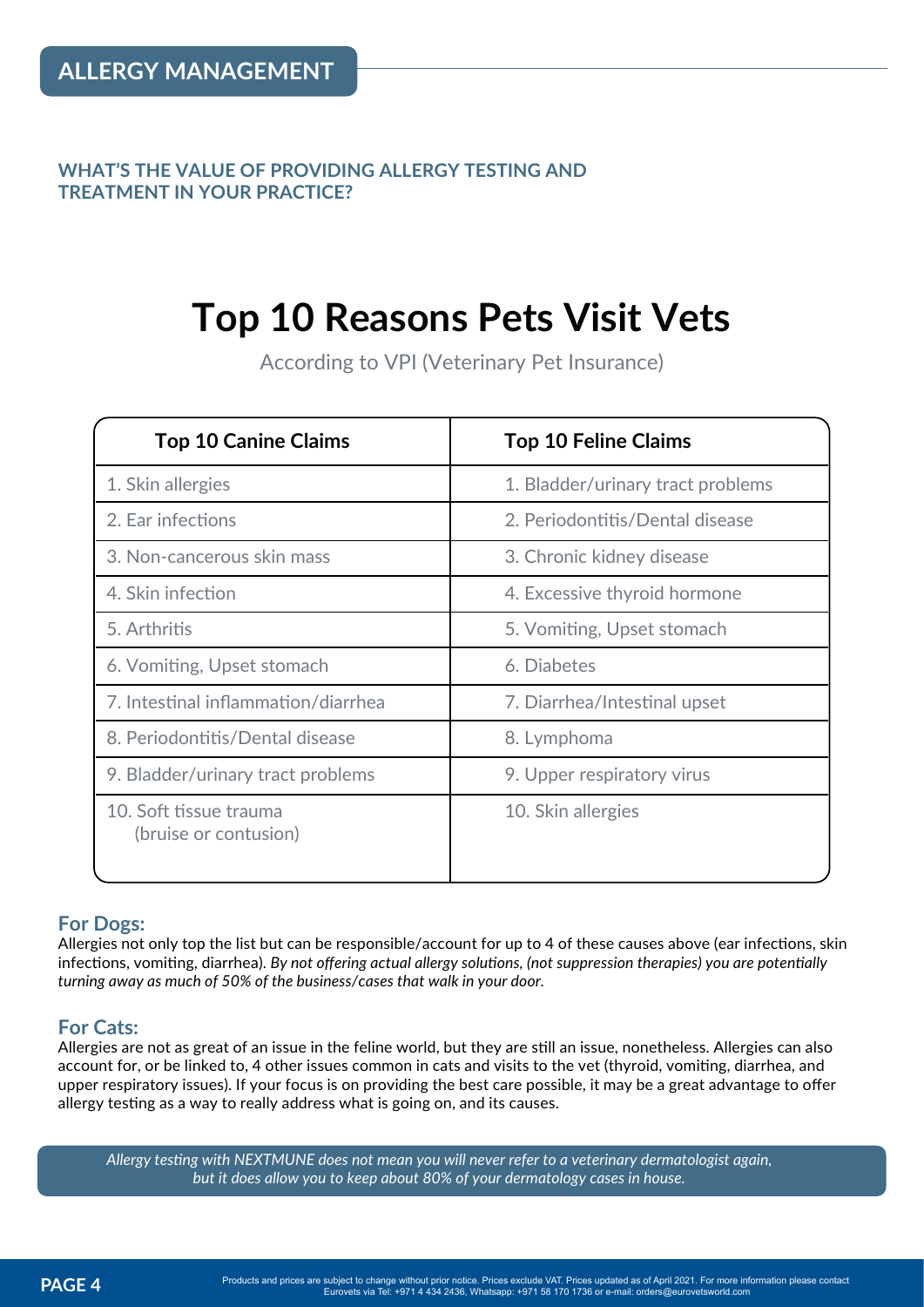#### **WHAT TO ADDRESS/RULE OUT BEFORE ALLERGY TESTING**

Before conducting allergy testing we want to complete a full dermatological work up to address one or more of the following:

- Scabies / Parasite Infections
- Malassezia / Yeast Infections
- Bacterial Infections
- Endocrinology disease (Cortisol test)
- Thyroid disease (T4/T5 test).

*\*Nextmune now offers Thyroid testing in conjunction with the allergy panel as long as there is a large enough sample. If you have questions regarding this, please contact us.*

#### **WHAT & WHEN IS TESTING APPROPRIATE?**

- Patient is 2 years of age or older
- 3 primary features are present:
	- o Pruritus
	- o Facial and/or digital involvement
	- o Hardening/crusting of sores
	- o Chronically relapsing dermatitis
	- o Individual or family history
	- o Breed predisposition
- 3 secondary features are present:
	- o Onset of signs before 3 years of age
	- o Generalized dry skin
	- o Superficial staphylococcal infection
	- o Cutaneous Malassezia infection
	- o Bilateral external otitis
	- o Facial erythema

Additional Tips:

- If seasonal component exists, ideal to test at the end of offending/most symptomatic season; ideal to treat i.e. build tolerance during off season (notalways possible).
- Weaning off of steroids/antihistamines is not necessary for testing but ideal for treatment
- T4 and T5 panels can be run thru Nextmune in conjunction with allergy testing

#### **WHAT ALLERGY SYMPTOMS LOOK LIKE FOR ANIMALS:**

| <b>Canine</b>                                                                                                                                     | <b>Feline</b>                                                                                                                                                                                 | <b>Equine</b>                                                                                                                                                             |
|---------------------------------------------------------------------------------------------------------------------------------------------------|-----------------------------------------------------------------------------------------------------------------------------------------------------------------------------------------------|---------------------------------------------------------------------------------------------------------------------------------------------------------------------------|
| Mostly skin related                                                                                                                               | Skin and some respiratory                                                                                                                                                                     | Can be both skin and respiratory                                                                                                                                          |
| $\bullet$ Skin irritation<br>• Itching/scratching<br>• Face licking/chewing<br>$\bullet$ Hair loss<br>$\bullet$ Rash<br>$\bullet$ Skin infections | • Excessive grooming<br>$\bullet$ Hair loss<br>• Feline acne/granulomas<br>• Respiratory: sneezing, asthma,<br>nasal discharge<br>• Watery eyes<br>$\bullet$ Gastritis<br>• Vomiting/diarrhea | $\bullet$ Urticaria<br>$\bullet$ Itching<br>• Skin related problems<br>• Head shaking/sneezing<br>• COPD/labored breathing<br>• Respiratory/heaves<br>$\bullet$ Hair loss |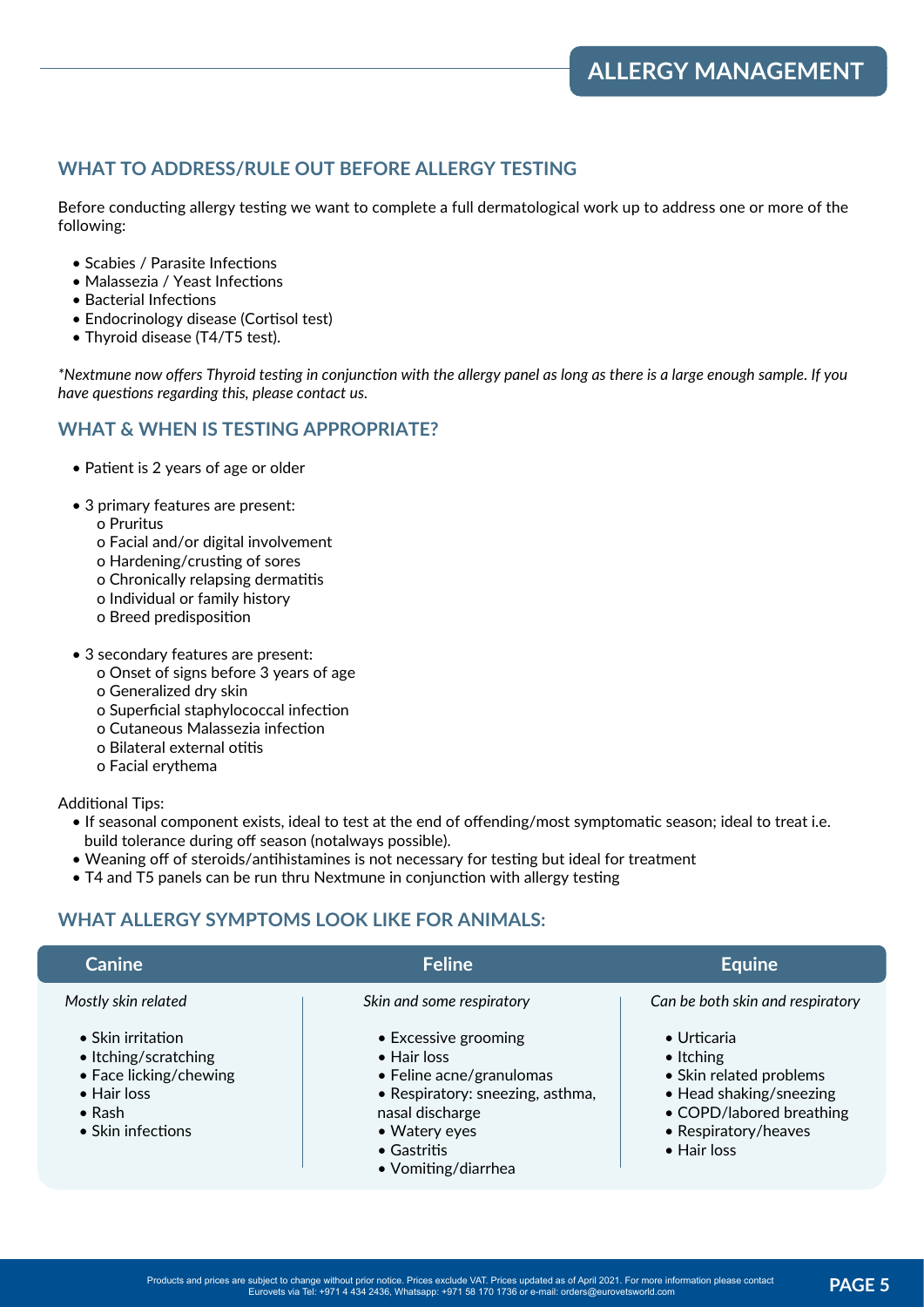#### **WHAT CAN ANIMALS REACT TO?**

Animals can be allergic to the same things that cause humans to suffer. These can be pollens like what we find in the air, or proteins that are found in foods.

- Weeds
- Trees
- Grasses
- Indoor Allergens
- Food
- Insects
- Molds

#### **WHAT ALLERGENS SHOULD I TEST FOR AND WHY?**

#### **Regionally Specific Inhalant Panel:**

The regional panel includes the weeds, trees and grasses that are not only most prone to induce allergic reactions but also those that are most common in your region. Keeping in mind that allergens can travel hundreds of miles, there may be allergens that you don't recognize or aren't included that you feel should be. This could be because they haven't been deemed a "significant" allergen or are not wind pollenated.

#### **Food Panel:**

Food allergy is the most likely cause of allergy symptoms in pets less than 1 year of age. The food panel is made up of the 24 most commercially available petfood ingredients for dogs and cats. This means that Nextmune is constantly updating our list to reflect what is being manufactured right now. The diet is the easiest thing to control and can have significant benefits when addressed along side allergy treatment. By pairing these two facets of allergy treatment together, we get a success rate as high as 90%.

#### **Indoor Allergens Panel:**

The indoor allergens panel reflects what is found in an indoor home environment. These include things like carpet, furniture upholstery, pillows, and house dust.

#### **Mold Allergens:** *(Included in the regional panel)*

Mold allergens can be found just about anywhere and produce airborne spores. Their growth is stimulated by warmth and increases in humidity. They tend to therefore be most prevalent during the hot, humid months.

#### **Insect Allergens:** *(Included in the regional panel)*

The insect panel includes cockroach, mosquito and house fly. We also offer flea allergen as a "special" order and it is included in the SPOT Platinum 91 allergen package.

#### *Nextmune's SPOT Platinum Panel:*

*One of the things that make Nextmune's SPOT Platinum Panel unique is that we routinely test for 91 allergens (small animal) or 86 allergens (large animal). This is the industry's most comprehensive standard panel in the industry. We do this because we want to help you create a "one-and-done" approach to your patients who suffer, not ask you to retest them every year, or every other year. We find that by partnering a comprehensive test with a comprehensive treatment, we not only get success rates as high as 90% but we also create a long-term solution for effective allergy management.*

*As always if there are allergens that you wish to add that aren*'*t currently found in your panel, you can add them for a nominal fee. Please contact us for details.*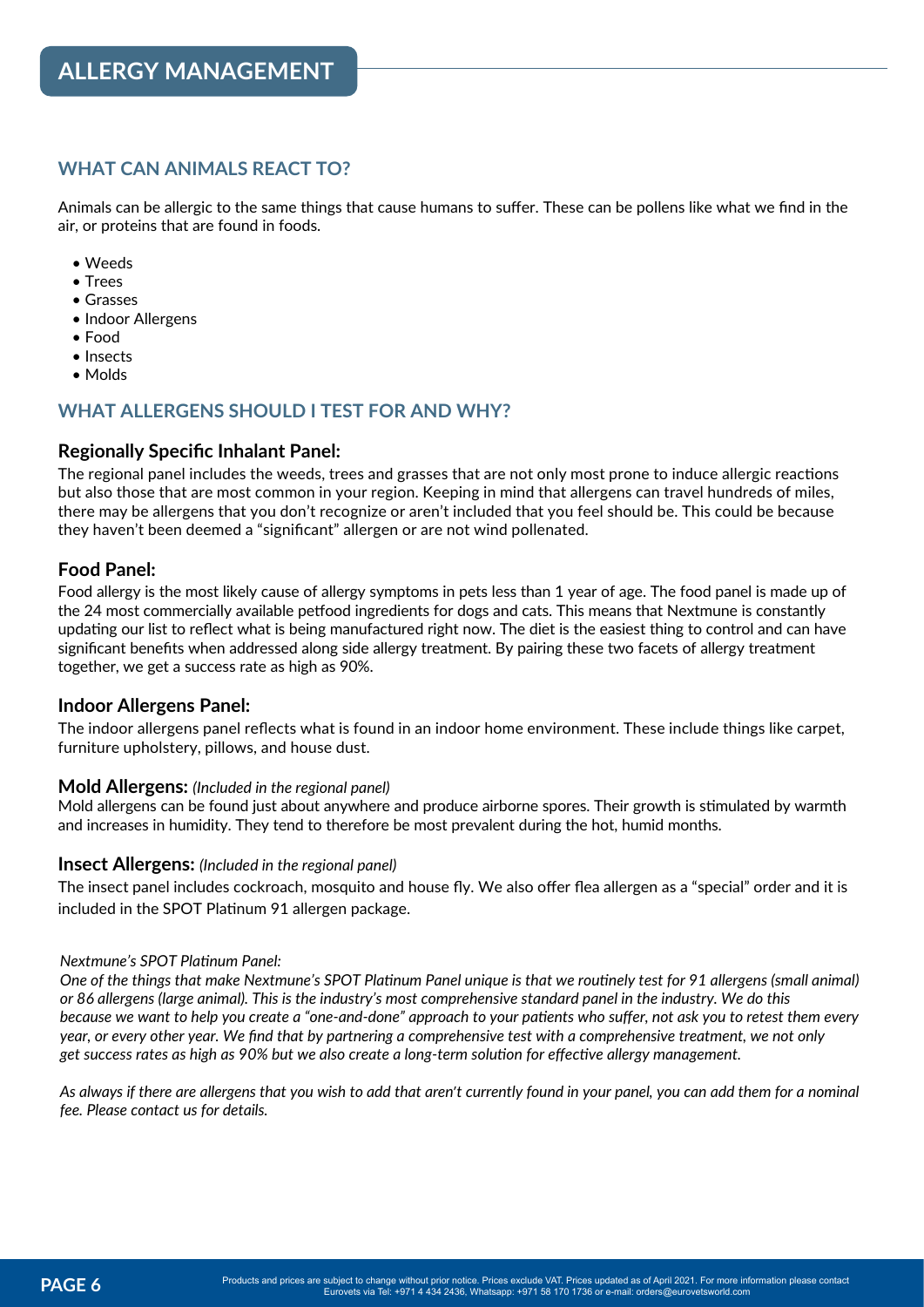#### **EQUINE ALLERGIES 101:**

Symptoms: See page 5 under "What Allergy Symptoms Look Like for Animals."

#### Allergen Panels:

#### **Regionally Specific Inhalant Panel:**

The regional panel includes the weeds, trees and grasses that are not only most prone to induce allergic reactions but also those that are most common in your region. Keeping in mind that allergens can travel hundreds of miles, there may be allergens that you don't recognize or aren't included that you feel should be. This could be because they haven't been deemed a "significant" allergen or are not wind pollenated.

#### **Food Panel:**

The food panel is made up of the 12 most common horse feed ingredients. Diet is the easiest thing to control and can have significant benefits when addressed alongside allergy treatment. By pairing these two facets of allergy treatment together, we get a success rate as high as 90%. If you order the Equine SPOT Platinum Panel we also test for corn, oat, wheat and barley pollen that are airborne, so it is possible to have a horse

#### **Mold Allergens:** *(Included in the regional panel)*

Mold allergens can be found just about anywhere and produce airborne spores. Their growth is stimulated by warmth and increases in humidity. They tend to therefore be most prevalent during the hot, humid months.

#### **Biting Insect Allergens:**

The insect panel includes Cockroach, Culicoides, Mosquito, Stable Fly, Deer Fly, Horse Fly, and Fire Ant. This is a great "add-on" panel but alone may not test for enough potentially offending allergens to successfully get patients under management long-term.

#### **Allergy Treatment:**

See page 11 under headings " When is Treatment Appropriate?" and "How Effective is Treatment", as well as page 12 under heading "What Does Nextmune Consider a Success?".

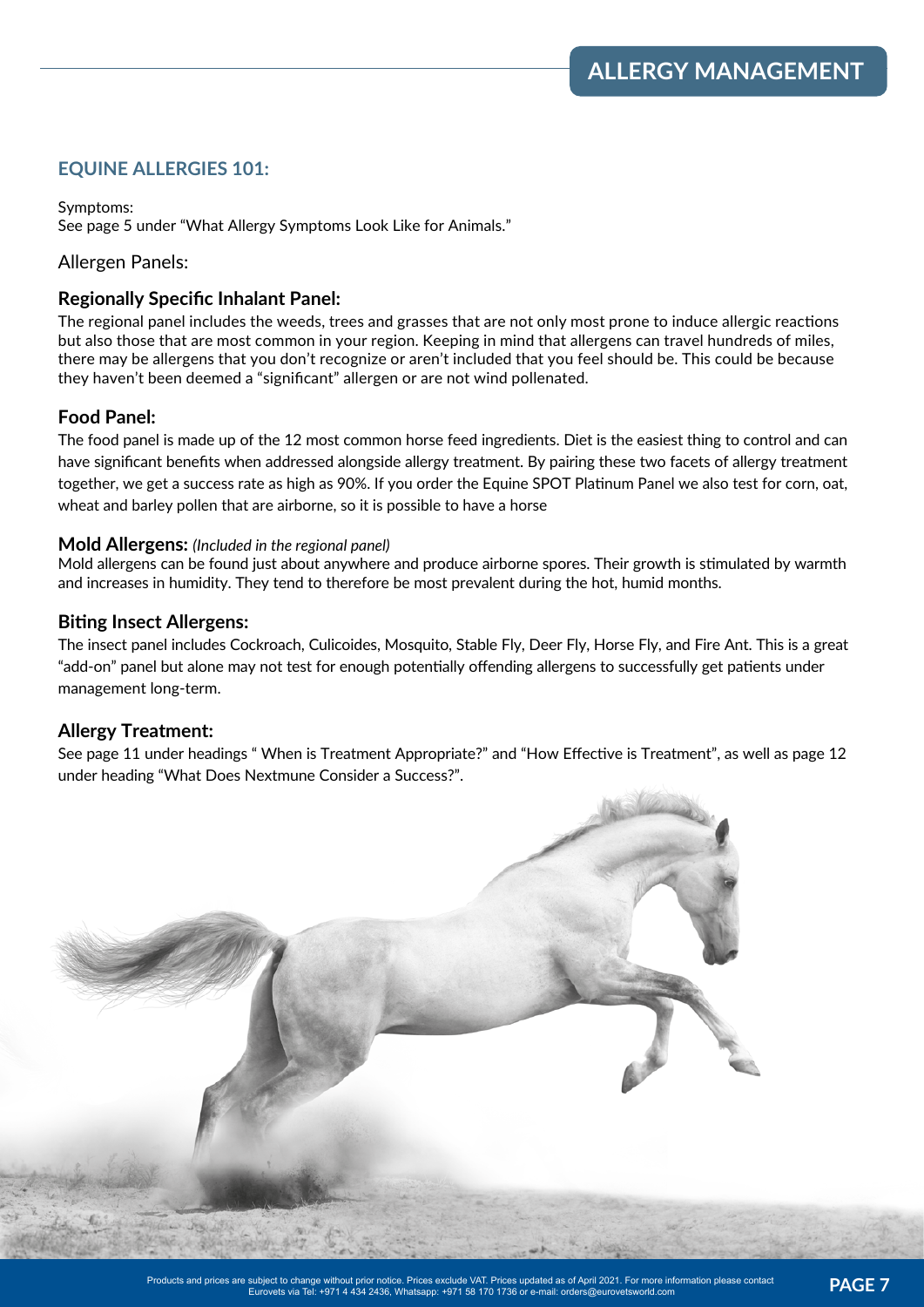## *Have a show or performance horse? Have a show or performance horse? Don't worry! Our treatment will not affect their ability to qualify for upcoming competitions.*

PAGE 8<br>Products and prices are subject to change without prior notice. Prices exclude VAT. Prices updated as of April 2021. For more information please contact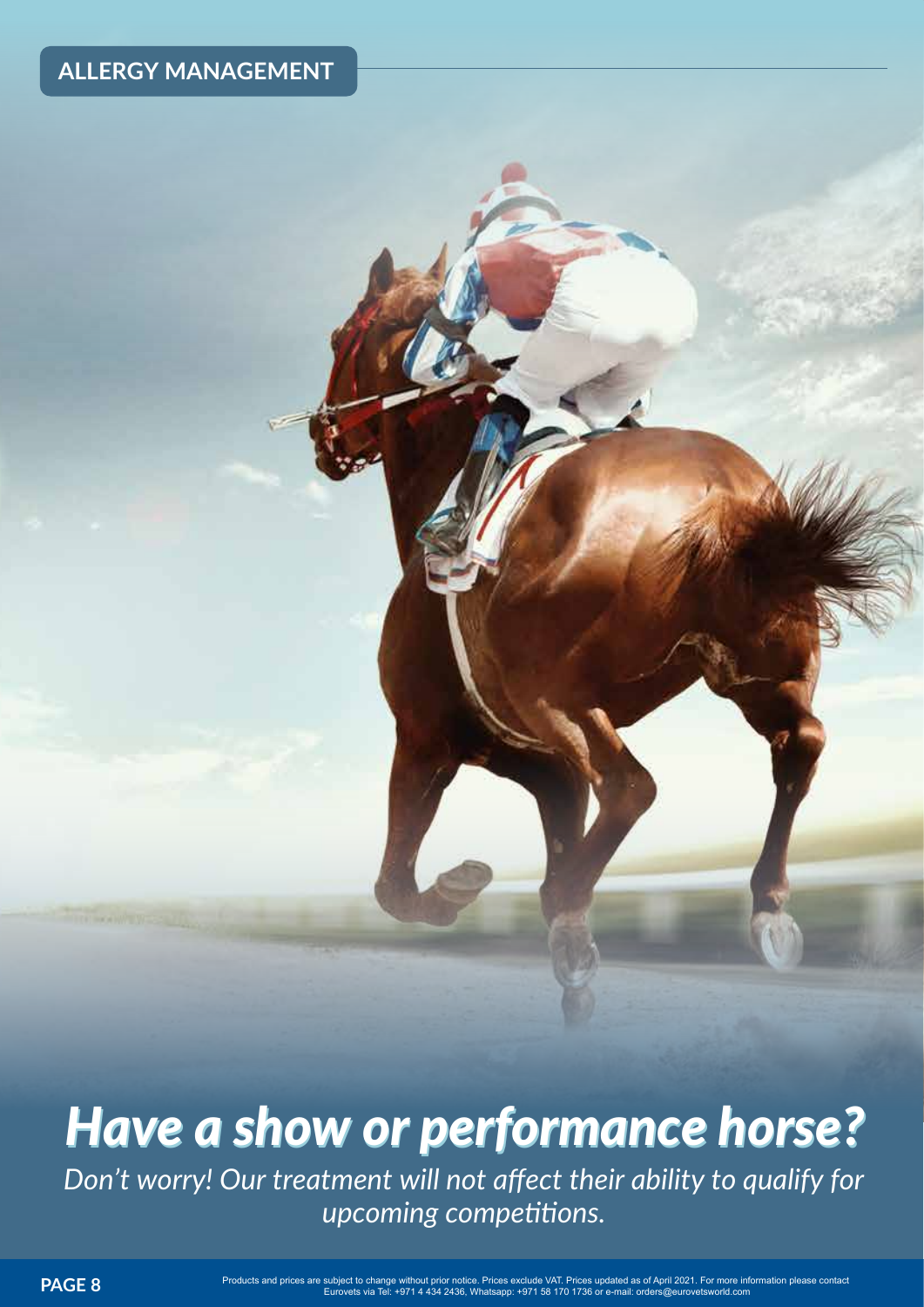#### **WHO IS AN IDEAL CANDIDATE FOR ALLERGY TESTING AND TREATMENT?**

- Patient is 2 years of age or older
- 3 primary features are present:
	- o Pruritus
	- o Facial and/or digital involvement
	- o Hardening/crusting of sores
	- o Chronically relapsing dermatitis
	- o Individual or family history
	- o Breed predisposition
- 3 secondary features are present:
	- o Onset of signs before 3 years of age
	- o Generalized dry skin
	- o Superficial staphylococcal infection
	- o Cutaneous Malassezia infection
	- o Bilateral external otitis
	- o Facial erythema

*If you have a patient who is under 1 year of age and already presenting with allergy-like symptoms and you have ruled out other possible culprits, we suggest testing for food allergies. We suggest this because food is the only thing they have been exposed to long enough to create a sensitivity to. If you were to run a full allergy panel, you would see reactions however it could be maternal antibodies. Those change over time and treatment on such young animals can be difficult as their allergy profiles can/do change and their immune system is still developing.*

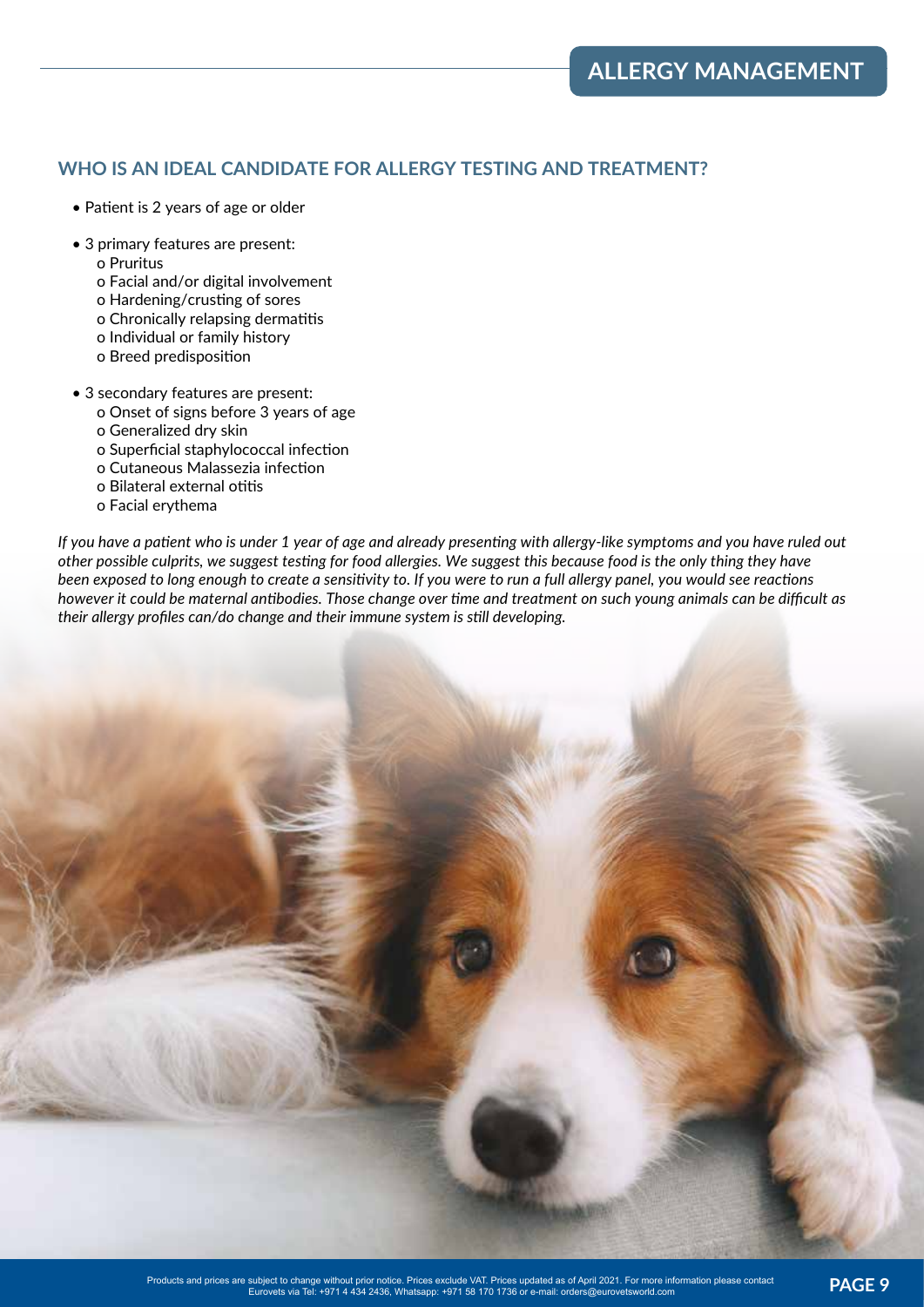#### **WHY SERUM ALLERGY TESTING?**

- Numeric value rather than visual confirmation
- No steroid/antihistamine withdrawal for testing
- Non-invasive
- Simple blood draw
- Correlates well with skin testing
- Saves time
- Cost effective
- Places allergy treatment in the hands of practitioner & minimizes referrals
- Increases practice profitability while enhancing patient care
- Provides a quick assessment of food hypersensitivity

#### **WHY NEXTMUNE?**

- Increased services/care to existing client base
- Test for more-including foods; lower price
- List of approved foods provided.
- Two different options for treatment: injections & drops
- Unique compliance tools provided to pet parent
- Same technology used by Veterinary Dermatologist
- Retest can be done after 5 years after first test

#### **HOW TO SUBMIT A SAMPLE:**

The allergy testing done via Nextmune's SPOT test is steroid independent meaning it is NOT necessary to wean patient off steroids, antihistamines or cyclosporine for testing purposes. Once the blood has been spun down to serum, please pour into the Nextmune approved plastic tubes. (Please note: if you do not have the plastic tubes, a red top or tiger top will suffice but please request more tubes so we can ensure you have everything you need.)

- $\bullet$  3 5 ml of serum
- Absolute minimum 1.5 ml.
- Order & History Form



*Nextmune is committed to getting patients on the road to long-term allergy relief.*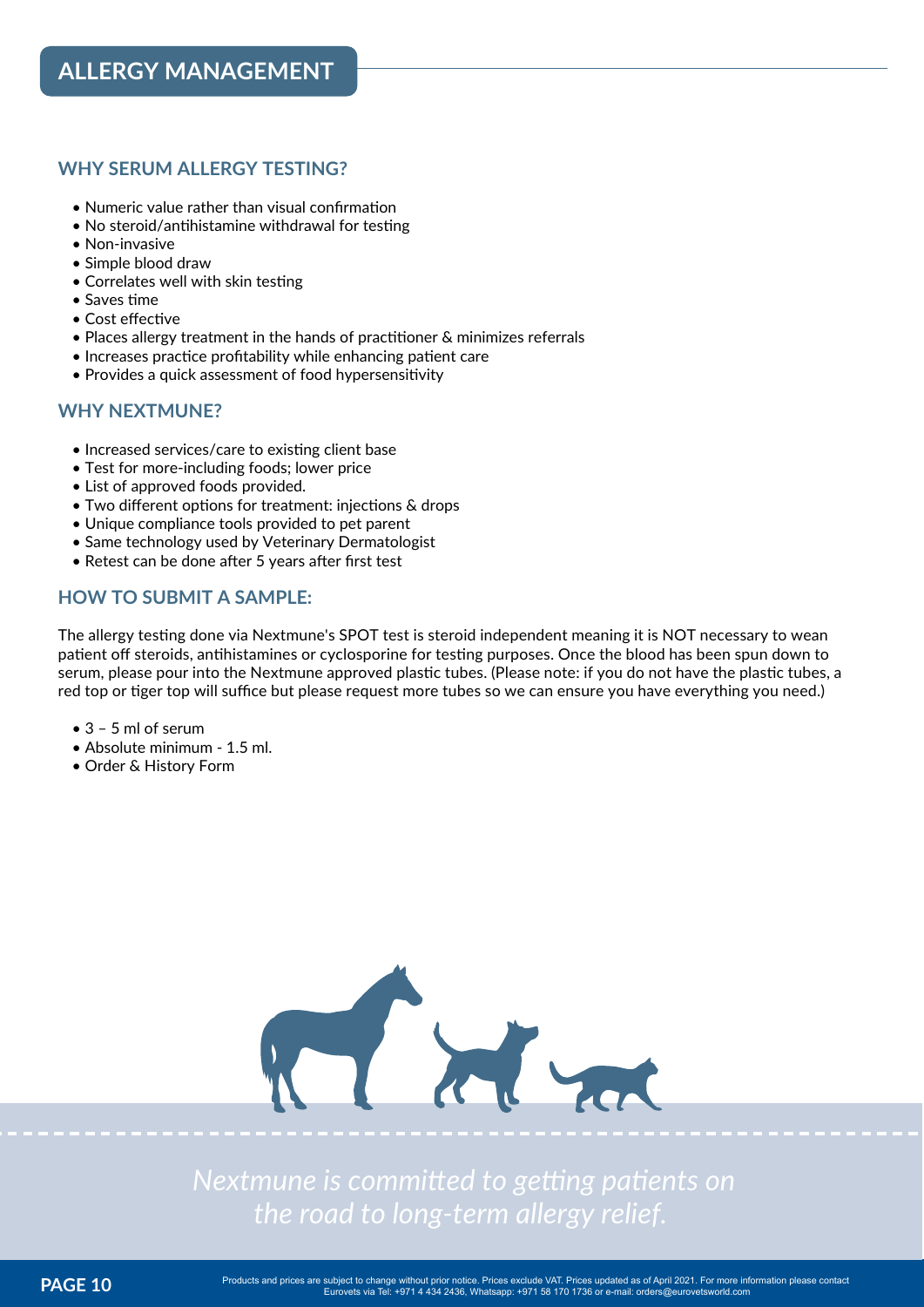#### **WHAT OUR ALLERGY RESULTS TELL YOU?**

Allergy testing provides a snapshot of the immune system as it relates to the offending allergens. Any results scoring over 100 ARU's are considered significant allergens and therefore should be avoided, or if it is not possible to avoid, treated for (no food allergens). Not only do we fax/email the results as soon as they are ready, we also send a 24-page custom allergy profile booklet to you, for your pet parent. In the booklet, not only do we color code where all the reactions appear, we also provide you with:

- A list of foods free from offending allergens (see page 10 for more info on "Food Allergies and Serum Testing)
- A general overview on:
	- o Allergies
	- o Types of allergens
	- o Source guide as to where the allergens are found in the
	- environment
	- o Allergy questionnaire
	- o Guide to "allergy proofing" your home

#### *Our approach to treatment:*

*Nextmune recommends to treat for all allergens patient reactions, either by allergy injections or oral drops. We find that treating for/or accommodating, all reactions creates a long-term allergy solution with reduced likelihood of retesting. We can fit up to 24 allergens in a single treatment set, or can also follow AAAI guidelines for allergy injections upon request.*

#### **FOOD ALLERGIES AND SERUM TESTING**

There are two main ways to identify food allergies: food elimination diets (which have a failure rate of over 90%) or a serum blood test that measures the presence of IgE. Elimination diets greatly restrict the foods a patient can consume to a minimum number of protein sources, and then slowly reintroduce omitted proteins to see if clinical signs reappear. This process usually takes 6-8 weeks and is more based on the trial & error methodology.

Serum testing challenges the patient's serum against the 24 most commercially available pet food ingredients. We also have a database of allergens that can be added on upon request at a nominal fee. Please contact us for details.

#### **WHEN IS TREATMENT APPROPRIATE?**

If dietary adjustment isn't enough to reduce a patient's symptoms OR if the patient has a large number of reactions (18+) it is beneficial to start treatment as soon as possible. If there is a time of year when a patient's symptoms are worse than others, it is always best to test at the end of the offending season. This allows us to ensure ample exposure to the largest number of potentially problematic allergens. Please indicate on the Patient History Form that seasonal allergies seem to be an issue for the patient, if applicable. If you proceed with allergy treatment, it will also be necessary to maintain the allergen year-round, not just during the offending season.

Allergies are a lifelong problem, therefore the best way to ensure long-term success is to encourage the pet parent to maintain the tolerated levels as long as possible. **If you stop allergy treatment at any time, you run the risk that we need to re-establish tolerance by starting over completely**.

*Concerned your patient may be over stimulated by the allergy injections? We have a Technical Services Department that are here to help you review and determine the best next steps for each of your patients that seem to continue to suffer. We can also help you with patients who are reaching the end of Vial C (the red topped vial) in the initial treatment set, and pet parents feel the allergens are not helping. It is necessary, when reviewing these cases, to provide us with the following information: date of last dosage, dosage amount, color of vial, symptoms and how soon post injection the symptoms occur. Symptoms can also occur in between dosages.*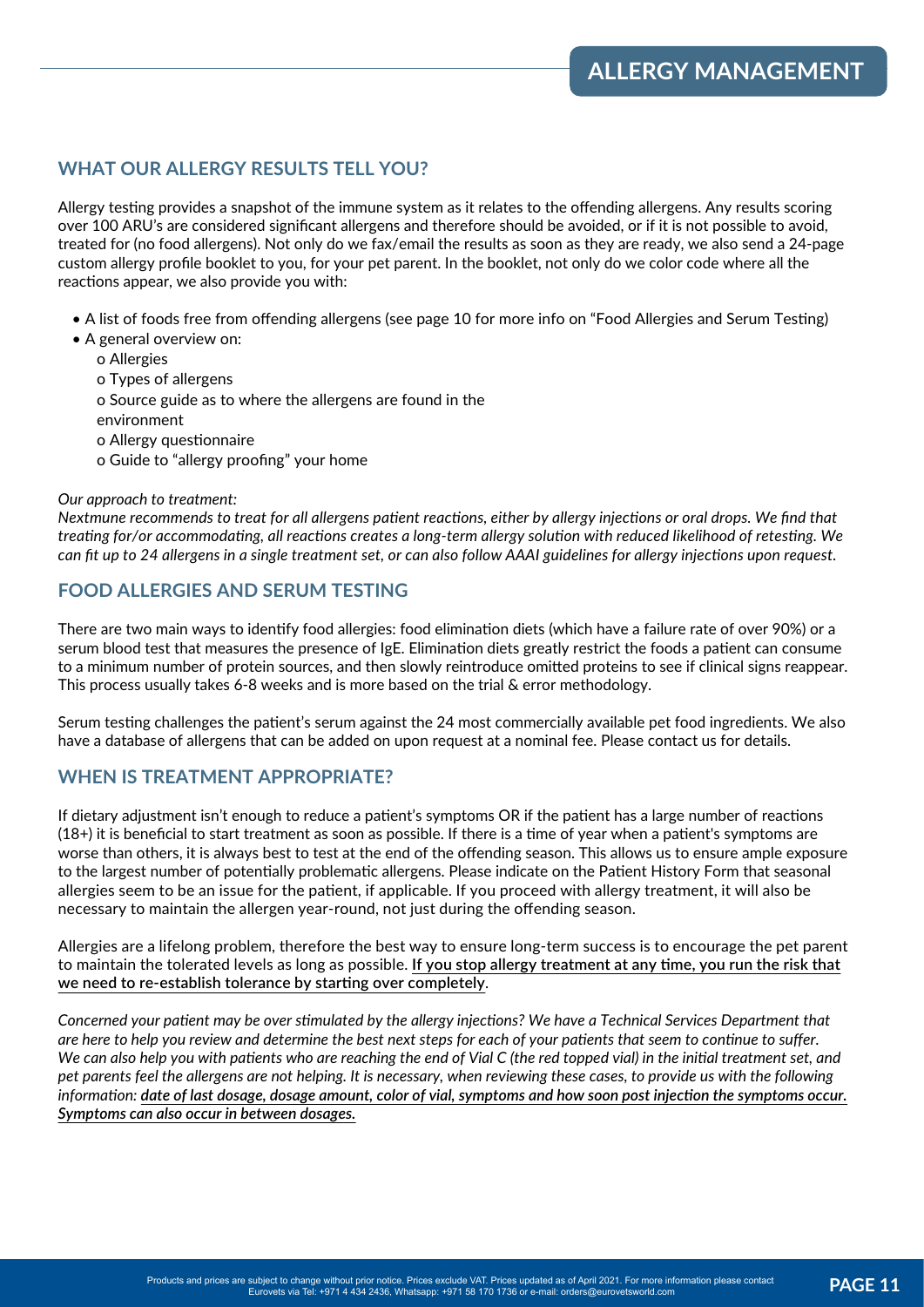#### **HOW EFFECTIVE IS TREATMENT?**

The efficacy of treatment depends on several factors: including the number of allergens treated for versus the number of total reactions, pet parent compliance, and the proper storage of allergen.

#### **Common Success Rates are as follows:**



#### **WHAT DOES NEXTMUNE CONSIDER A SUCCESS?**

At Nextmune, our goal is to give patient's back their quality of life and reduce or eliminate their dependence on steroids or other anti-inflammatory drugs. We determine a success when both veterinarian and pet parent can look at their pet and know that is better.

Oftentimes when we can't say the patient is better, and it is in fact suffering from allergies, we are able to work with the Veterinarian and pet parent to adjust or monitor patient protocol to determine where the ideal maintenance dosage should be.

#### **ALLERGY DROPS VERSUS INJECTIONS?**

A pet parent's honest feedback is the best tool to determine which treatment methodology will meet both parent and patient needs. The pros and cons of each methodology are listed below:

#### **About Allergy Drops**

Allergy drops are the latest in hyposensitization delivery method, perfect for pet owners who prefer a needle free option or pets who have had issues tolerating allergy injections in the past.

#### **PROS CONS**

- Simple adminsitration between cheek and gums
- Needle Free

- Requires daily administration
- No food or drink 10 minutes before or after giving drops

#### **About Allergy Injections**

Allergy injections have been used in both humans and veterinary medicine for decades with great success.

#### **PROS CONS**

- History of proven success
- Build up once a month injections

- Uses needles
- Require extract to be at room temperature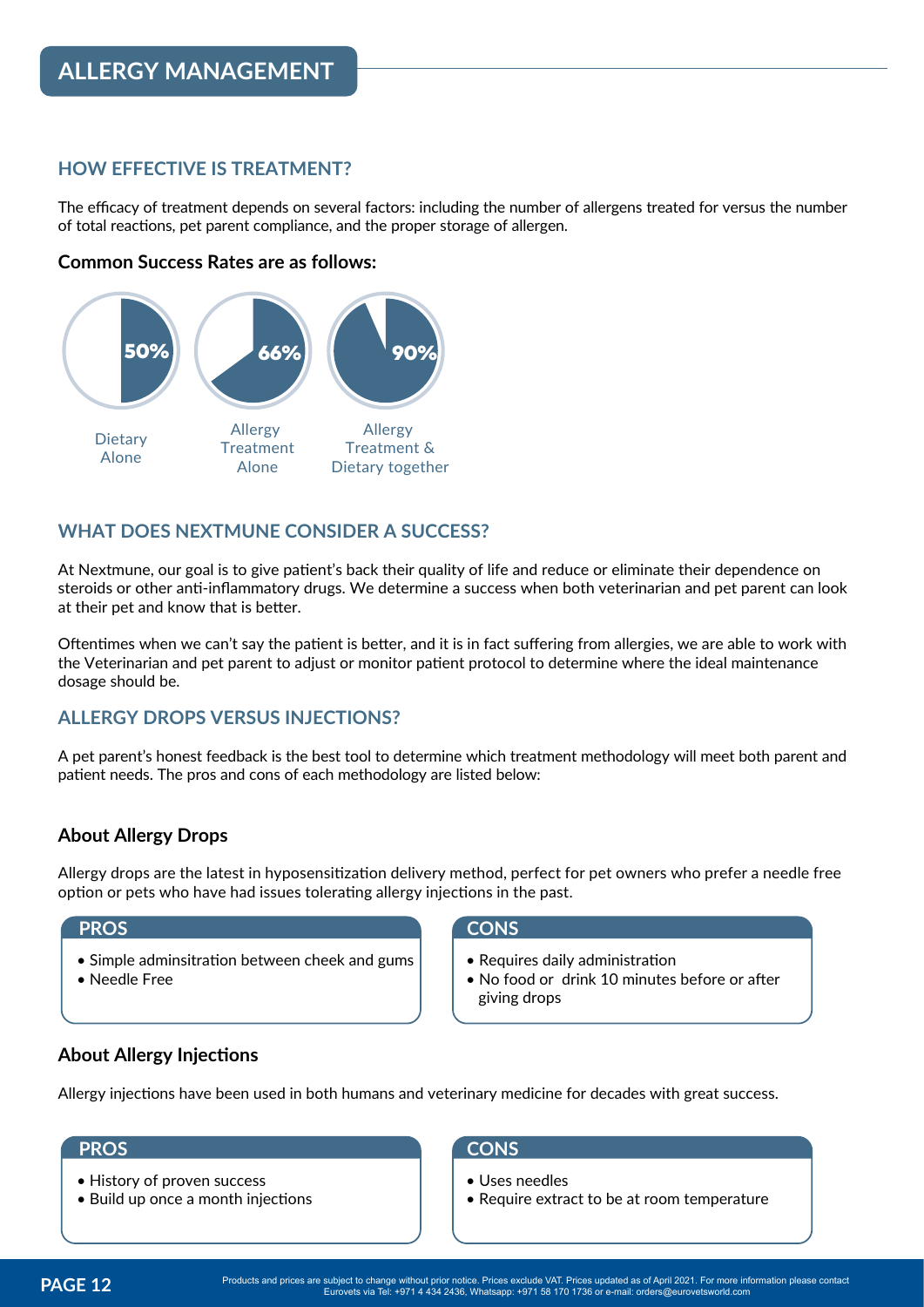|               | Dose              | Day                                | <b>Interval (Days</b>  |
|---------------|-------------------|------------------------------------|------------------------|
|               | $0.1$ ml          |                                    | o                      |
|               | $0.2$ ml          | з                                  | 2                      |
|               | $0.4$ ml          | 5                                  | 2                      |
| Viol A        | 0.6 ml            | ž                                  | $\overline{2}$         |
| Green         | $0.8$ ml          | 9                                  | ź                      |
|               | $1.0$ ml          |                                    | 2                      |
|               | $1.0$ ml          | 13                                 | ż                      |
|               | $1.0$ ml          | 15                                 | 5                      |
|               | $1.0$ ml          | 20                                 | š                      |
|               | Dose              | Day                                | <b>Interval (Days)</b> |
|               | $0.1$ ml          | 25                                 | 5                      |
|               | $0.2$ ml          | 30                                 | 5                      |
|               | $0.4$ ml          | 36                                 | 6                      |
| <b>Vial B</b> | $0.6$ ml          | 42                                 | 6                      |
| Blue          | $0.8$ ml          | 48                                 | 10                     |
|               | 1.0 <sub>ml</sub> | 58                                 | 10                     |
|               | $1.0$ ml          | 68                                 | 10                     |
|               | 1.0 <sub>m</sub>  | 78                                 | 10                     |
|               | 1.0 <sub>m1</sub> | 88                                 | 10                     |
|               | Dose              | Day                                | <b>Interval (Days)</b> |
|               | $0.3$ ml          | 98                                 |                        |
|               | $0.5$ ml          | 112                                | 21                     |
|               | $0.5$ ml          | 133                                | 30                     |
| Vial C        | 0.6 ml            | 163                                | 30                     |
| Red           | $0.8$ mt          | 193                                | 30                     |
|               | $1.0$ ml          | 223                                | 30                     |
|               | 1.0 <sub>mt</sub> | 255                                | 30                     |
|               | $1.0$ ml          | 283                                | 30                     |
|               |                   | CALL YOUR VET TO ORDER MAINTENANCE |                        |

#### **ALLERGY TREATMENT SCHEDULE: INJECTIONS**

Injections starts at a two-day interval and works up to a once per month injection.

NEXTMUNE provides the pet parent with the opportunity

*Concerned a patient may be over stimulated by the allergy injections? Contact us to assist you.*

#### **ALLERGY TREATMENT SCHEDULE: DROPS**

Sublingual allergy drops are a great solution for pet parents who prefer a needle free option and/or have pets that have had issues tolerating allergy injections in the past. Proper and consistent administration is the key to success with allergy drops. This method requires daily administration and no food or drink 10 minutes before or after the drops. The dosage amount is based on a patient's weight: under 22lbs=2 drops, over 22lbs=3 drops.

Each vial contains 300 drops, therefore treatment lasts 150 days for a patient receiving 2 drops, and 100 days for a patient receiving 3 drops.

Allergy drops take a minimum of 3-5 months before we see the full benefits, they are going to provide the patient and should be maintained year round, even for seasonally allergic patients.

#### **REASONS FOR POOR ALLERGY TREATMENT RESPONSE:**

- Older animals generally give a poor immune response
- Poor owner compliance with hyposensitization regimen
- Undetected allergens in animals' environment
- Suppressed immune system
- *If a complete dermatological work up was not done, it could be endocrine or thyroid rather than allergy*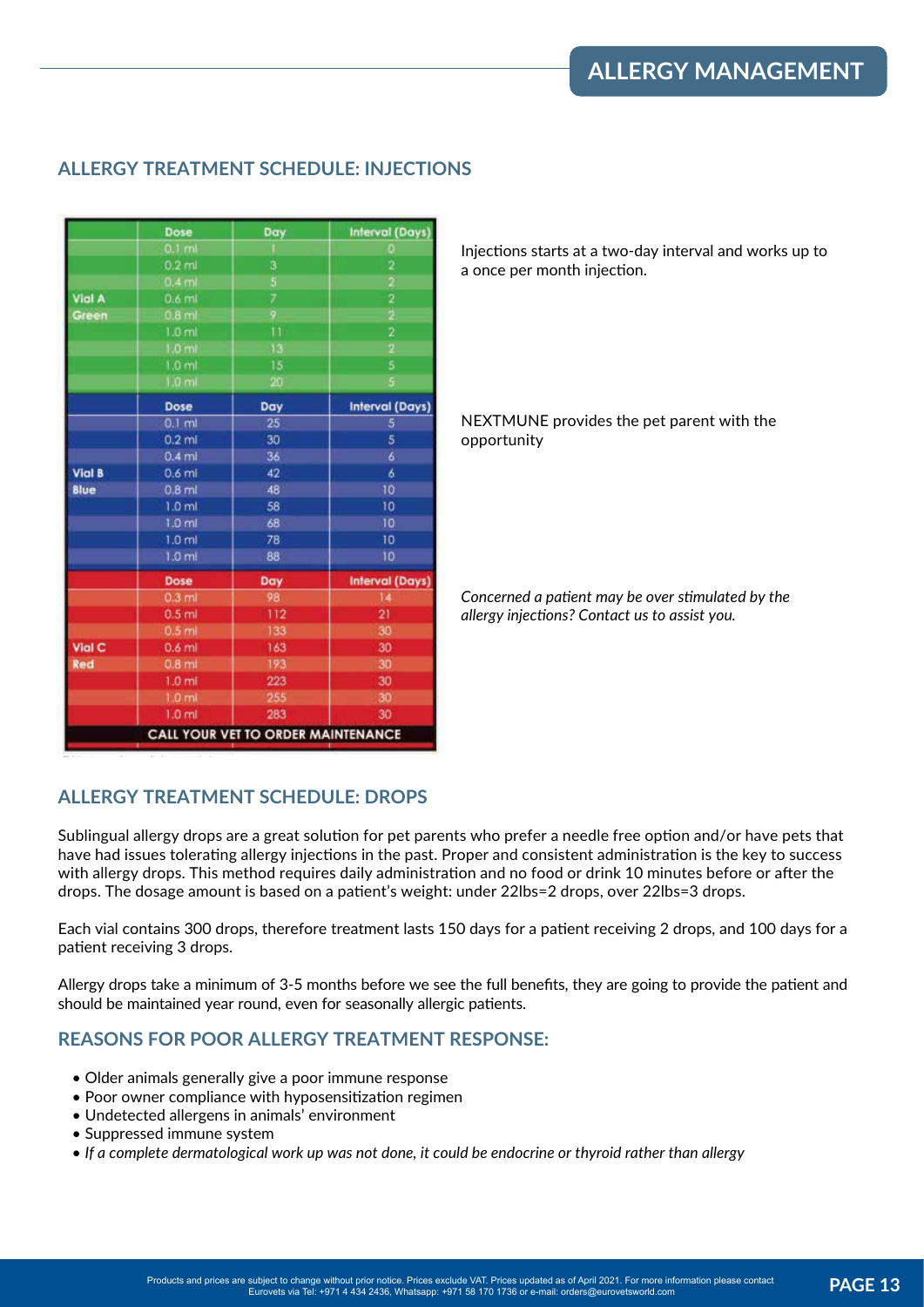#### **TOOLS/SUPPORT**

Successful allergy management requires a multifaceted approach, because no two allergy cases are the same or have the same needs. Here at Nextmune we provide pet parents with links to online videos that give them insights as to the advantages of this form of testing/treatment, what to do if the pet has an increase in symptoms or symptoms reappear while on treatment, what to do if they miss an injection, along with various other scenarios that may inhibit the pet from achieving the maximum benefits.

#### **Technical Support**

We provide you and your veterinary staff with a multitude of online tools and resources (see below) as well as technical support should a client contact you with any question or issues during treatment. With over 26 years of experience, we have encountered just about every scenario imaginable. We do not want any clinic to feel isolated in deciding on any adjustments should they be necessary. While an increase in symptoms is rare, we are here to support you every step of the way. If a patient is experiencing an increase in symptoms, please have the following information ready when contacting us:

- date of last injection
- vial color
- dosage amount
- symptoms
- how soon after injection, symptoms occurred

#### **Social Media**

Follow Eurovets socials to see various Nextmune end-user posts and articles.

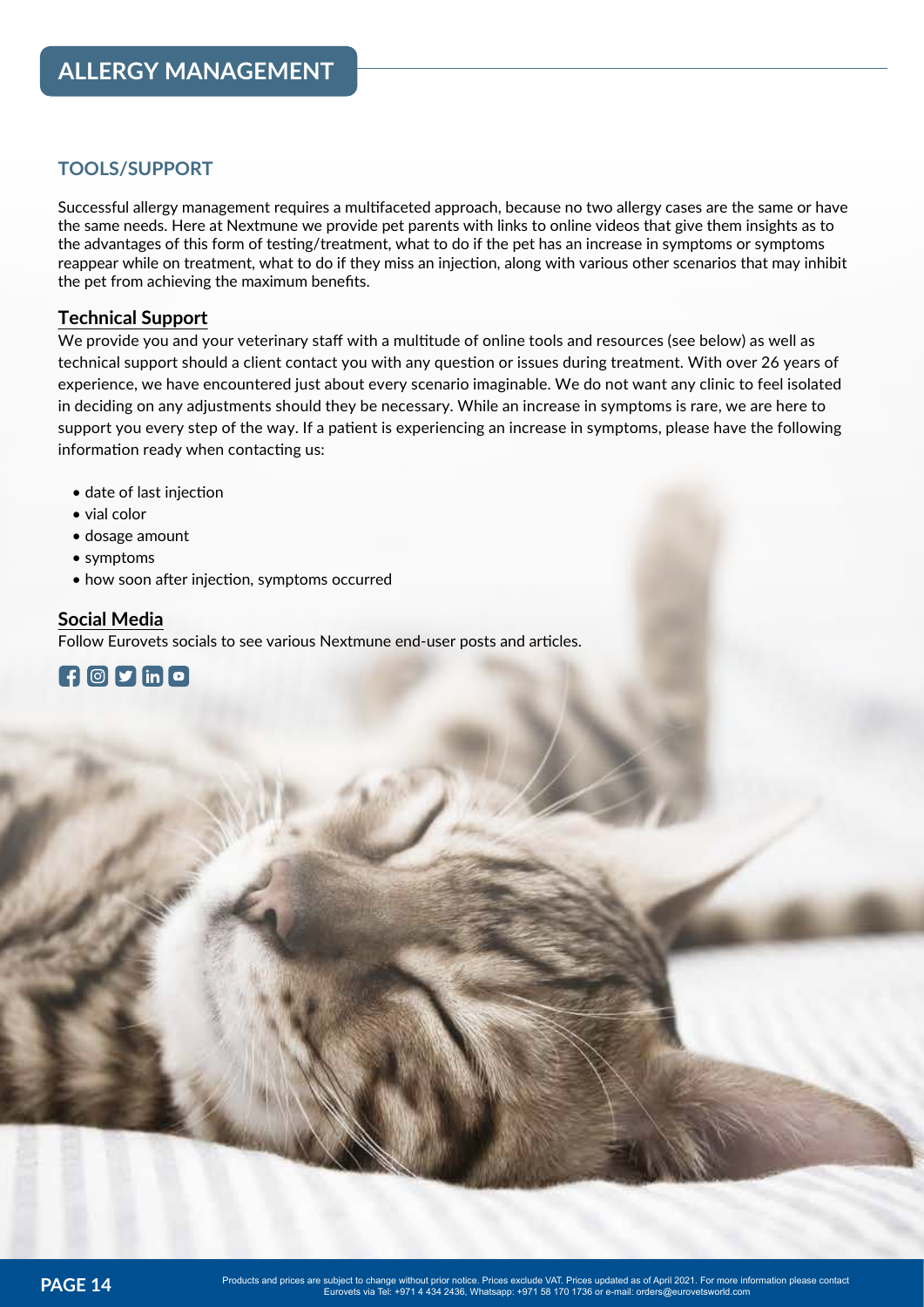#### **TESTING**

With new technology employing a powerful reagent the results are even more specific as alternate antibodies are reduced to almost negligible levels. This allows for unmatched testing, and ultimately treatment, for pet allergies.

| <b>Eurovets Code</b> | <b>Size</b>  | <b>Type</b>         | <b>Usage</b>                    |
|----------------------|--------------|---------------------|---------------------------------|
| E003790              | Single Panel | Spot Platinum Test  | 91 Allergens                    |
| E004016              | Single Panel | Food Panel          | 24 Allergens                    |
| E001385              | Single Panel | <b>Indoor Panel</b> | Indoor, Insect & Mite Allergens |
| E001384              | Single Panel | Individual Allergen | Individual Allergen             |

#### **TREATMENT SETS - Subcutaneous Allergy Injections**

Once the initial injection protocol is completed, it is necessary to maintain the pet's increased tolerance to allergens. After an initial dosage, maintenance injections are administered monthly and each set lasts approximately 8 months.

| <b>Eurovets Code</b> | <b>Size</b> | Type                   | <b>Usage</b>       |
|----------------------|-------------|------------------------|--------------------|
| E003696              | Single Set  | Single Initial Set     | up to 24 Allergens |
| E003697              | Single Set  | Double Initial Set     | over 25 Allergens  |
| E003694              | Single Set  | Single Maintenance Set | Refill Set         |
| E003695              | Single Set  | Double Maintenance Set | Refill Set         |
|                      |             |                        |                    |

### **TREATMENT SETS - Sublingual Allergy Drops**

Easy to administer oral allergy drops dispensed in spray bottles for daily treatment that last up to 3-4 months.

| Eurovets Code Size |            | Type                  | <b>Usage</b>       |
|--------------------|------------|-----------------------|--------------------|
| E003692            | Single Set | Single Sublingual Set | up to 24 Allergens |
| E003693            | Single Set | Double Sublingual Set | over 25 Allergens  |